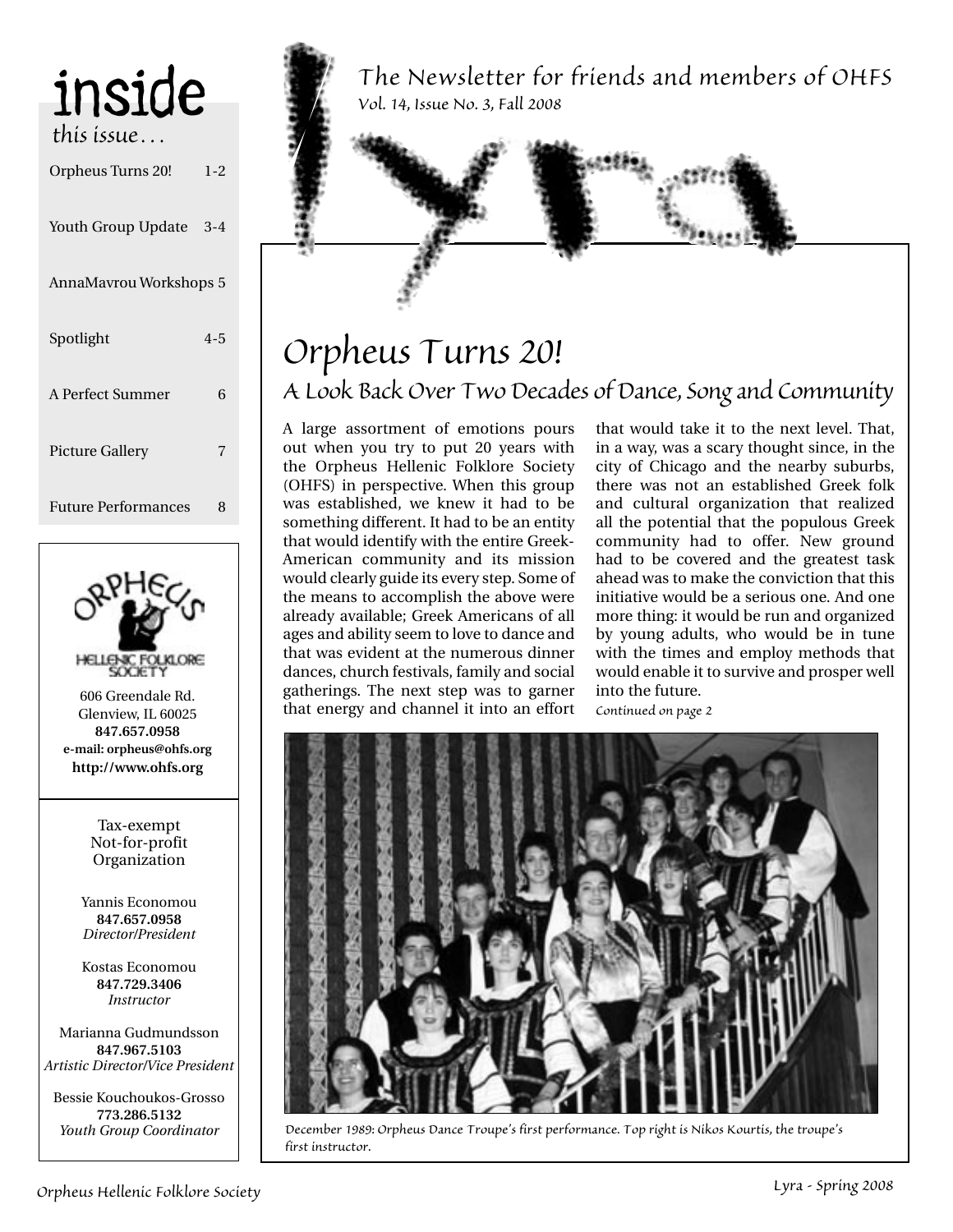

*Festival of Greek Music and Dance 2003: Easter Customs and Traditions.*



*Soldier Field: Opening Ceremonies of the World Cup of Soccer, Chicago 1994.*

#### *Continued from page 1*

At the same time, dance, songs and music were elements that would enable all the participants to demonstrate the fruits of their work to wider audiences. That way, a sense of pride and accomplishment would be acquired so that this effort would not be spent merely for internal satisfaction. The exposure to both Greek and non-Greek audiences has been invaluable. There is no greater sense of pride in representing the Hellenic community among the numerous ethnic groups that make up this country. That was accomplished via the cultural

treasures that our ancestors bestowed upon us. Those very folk traditions enabled us, hundreds of years later, in a land thousand of miles away, to play the same role that they did back in the motherland. Song, dance, and music were meant to be enjoyed by all and inspire a deep sense of community spirit. Twenty years later, we can claim that this community spirit has been alive through the hundreds of children and young adults that have all been part of the Orpheus programs who still, to this date, promote and demonstrate those traditions.

It is tempting to boast about the accomplishments and progress of the past 20 years. The original vision and dream has indeed become a reality. One can just browse through the Picture Gallery link of the OHFS web site to get a glimpse of what has been achieved. It is very rewarding to see over 100 children fill the Youth program to capacity every year. Seeing these young faces, full of enthusiasm and energy is very inspiring. The Orpheus Music Group, under the guidance of Eve Monzingo and George Lawler, has made leaps of progress in the last couple of years and this dedicated and talented group of musicians is a true delight. The adult group of the Orpheus Dance Troupe continues to be in the forefront by participating in numerous events every year representing the Hellenic community. The three live concerts, the three trips to Greece, the FDF competition, the 1994 World Cup of Soccer, several dance conferences in the US, Canada and Greece and the numerous media appearances are just a few examples. The collaboration with the Hellenic Choir, and its director Eftihia Papageorgiou, has been especially successful.

The personal friendships that have developed over the last 20 years are priceless and many of them have become life long ones. How would one summarize the rewards and successes over two whole decades? It all comes down to the effect that OHFS has had on everyone's life that was part of it. No matter if it was for a few months or for 20 years, if that stay affected the way they reflect on Hellenism and their Hellenic roots, then there is no need to look any further; Mission Accomplished!

We hope to see you all on Saturday, April 25, 2009 as we come together as a community to celebrate one of its success stories...past, present and future. **回**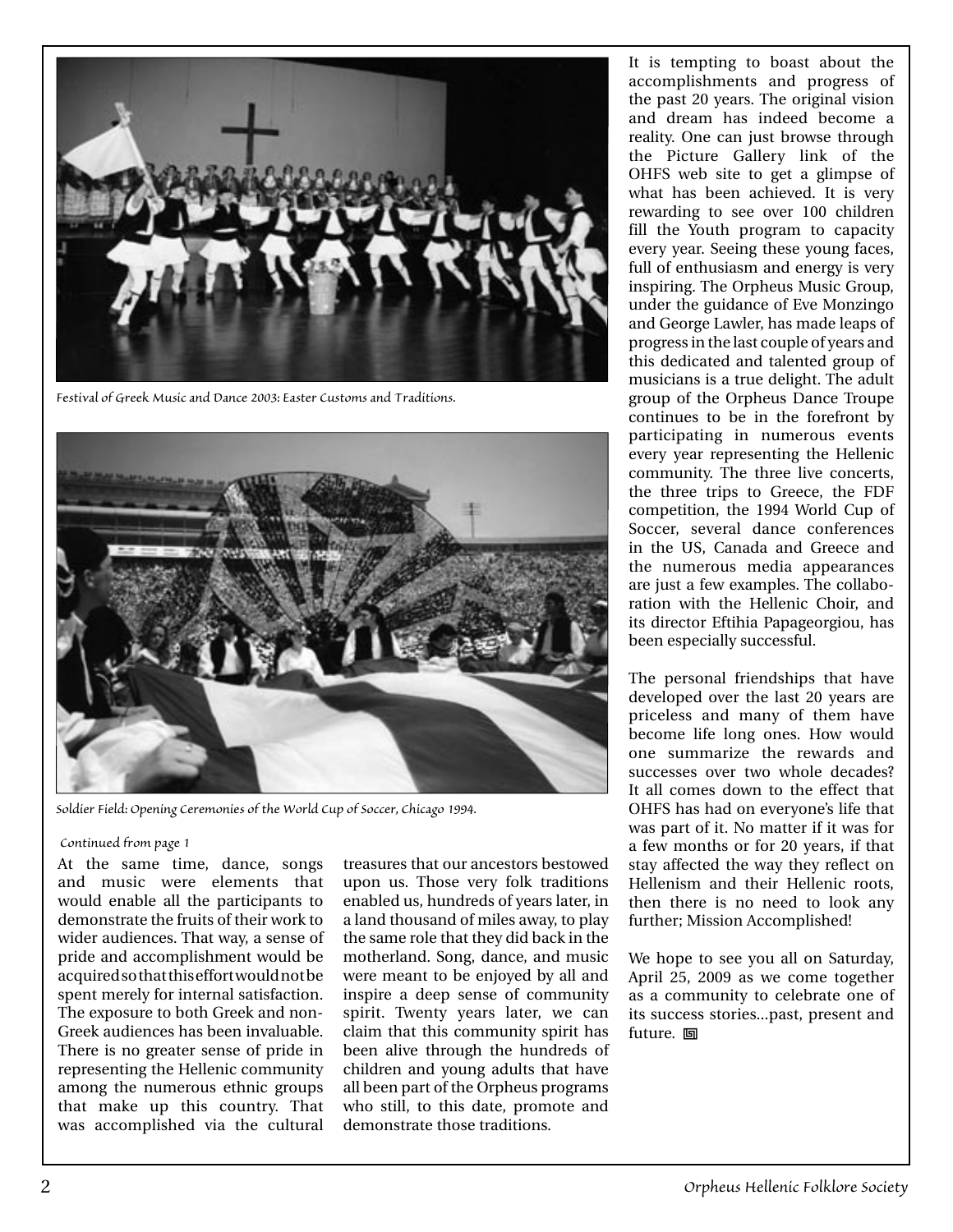## *Orpheus Celebrates Youth Group End of Year 2007 and Kicks Off New Year 2008-2009*

One hundred dancers, 15 musicians! That sounds like a very exciting combination. That was the case as the members of the Orpheus Youth Group offered excitement and exhibited great potential during the End of Year celebration event that took place at the end of May.

All four youth groups performed folk dances and songs and were accompanied by the Orpheus Music Group. In addition, the program included speeches from a handful of graduates who reflected on their experience with Orpheus during the past 4-5 years. Their remarks are always touching and funny. Their reflections have become one of the program's highlights. All graduates received their certificates of completion of the Youth program. This certificate entitles them to continue on to the adult group.

The Dina Sianis Merit awards were also presented to two exemplary youth graduates by Dr. George Sianis, the husband of the late Dina Sianis. This year's recipients were Louisa Dimopoulos and Marinos Phylis. In her speech, Louisa recalled how anxious she was to join Orpheus and what the experience has meant to her. Louisa noted, "I would like to thank my wonderful teachers for illustrating the art of dance that, because of you, I have come to love very much. Thank you again for the many unforgettable memories you have shared with me, and the numerous opportunities you gave me to perform with the group throughout Chicago."

This year's event featured the Orpheus Music Group, which accompanied the youth groups in several dances and songs. The music group was joined by its instructors, Eve Monzingo and George Lawler, as well as other guest musicians. The result was truly amazing as the music filled the entire hall. The progress that the

music program has made this past year has been impressive and has exceeded everyone's expectations. The audience was treated to a unique experience as the elements of dance, live music and song came together as one.

All the instructors, parents and children should be proud of the accomplishments of the Orpheus Youth Group. Those 100-plus kids gave their best and exhibited, with pride

and determination, their Hellenic culture and roots. In her speech, youth member Deanna comments, "Each and every year I have enjoyed learning these great, new and exciting dances. After our performances each year I would become more excited about the following year, because the older groups were always performing the more complicated dances and I couldn't wait to join them." Similarly, youth member John stated, "The *Continued on page 4*



*Youth members and instructors at the Glenview practice facility are ready to tackle some brand new dances this year.*



*Youth members at the Northbrook location pose for a group photo at the start of the 2008-2009 year.*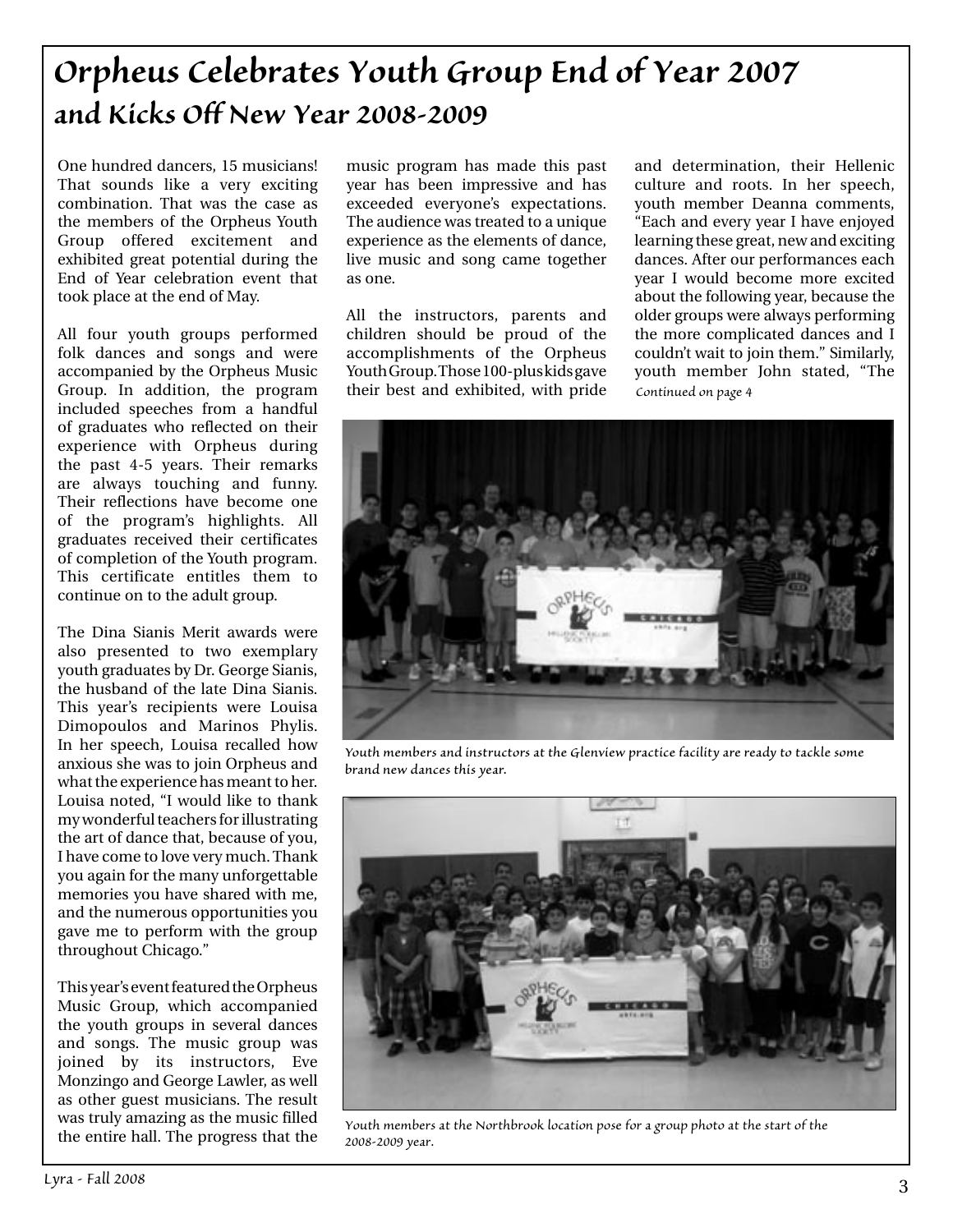#### *Continued from page 3*

people here make an environment that is just incredible... we all work together to perfect all the moves and steps that are thrown at us, and, at the same time, we are able to have fun along the way, with a kind of family relationship."

It is very satisfying to see this program reach its capacity every year. It has become very vital for the preservation and promotion of Hellenic culture and the cultivation of a Hellenic consciousness among today's generations of the Greek-American youth. That becomes evident when kids transform the dance, music and song material taught during the practice sessions into presentations that relive the spirit of those traditions—not as an element that belongs to the past, but as an element that offers inspiration for the present and the future.

The Orpheus Youth program already kicked off the new 2008-2009 year. Many new faces have joined its ranks and among the events planned for this year is Orpheus' 20th Year Anniversary, which is going to be



*Louisa Dimopoulos and Marinos Phylis, this year's recipients of the Dina Sianis Merit Award, pictured with Youth Group Coordinator, Bessie Grosso, Dr. Sianis and Yannis Economou, OHFS Director.*

celebrated with a special performance on Saturday April 25, 2009 at the North Shore Center for the Performing Arts in Skokie, a spectacular venue. We are looking forward to the Youth Group making the community proud with its continued progress.

Have a wonderful year!! **回** 

# spotlight

*on Orpheus youth dancer…*



**Hometown:** Chicago, Northwest suburbs

**Parents/Family From:** My dad is from Chicago and my mom is from Tripoli in Greece. All of my grandparents are from Greece though.

**Occupation:** Student

**Time Dancing with Orpheus Group:**  This is my fifth year dancing with Orpheus. This is my second year as a member of the Orpheus music group.

**Thoughts on Dancing:** Dancing is alot of fun. You get to make new friends, have a good time, and help preserve the Greek heritage.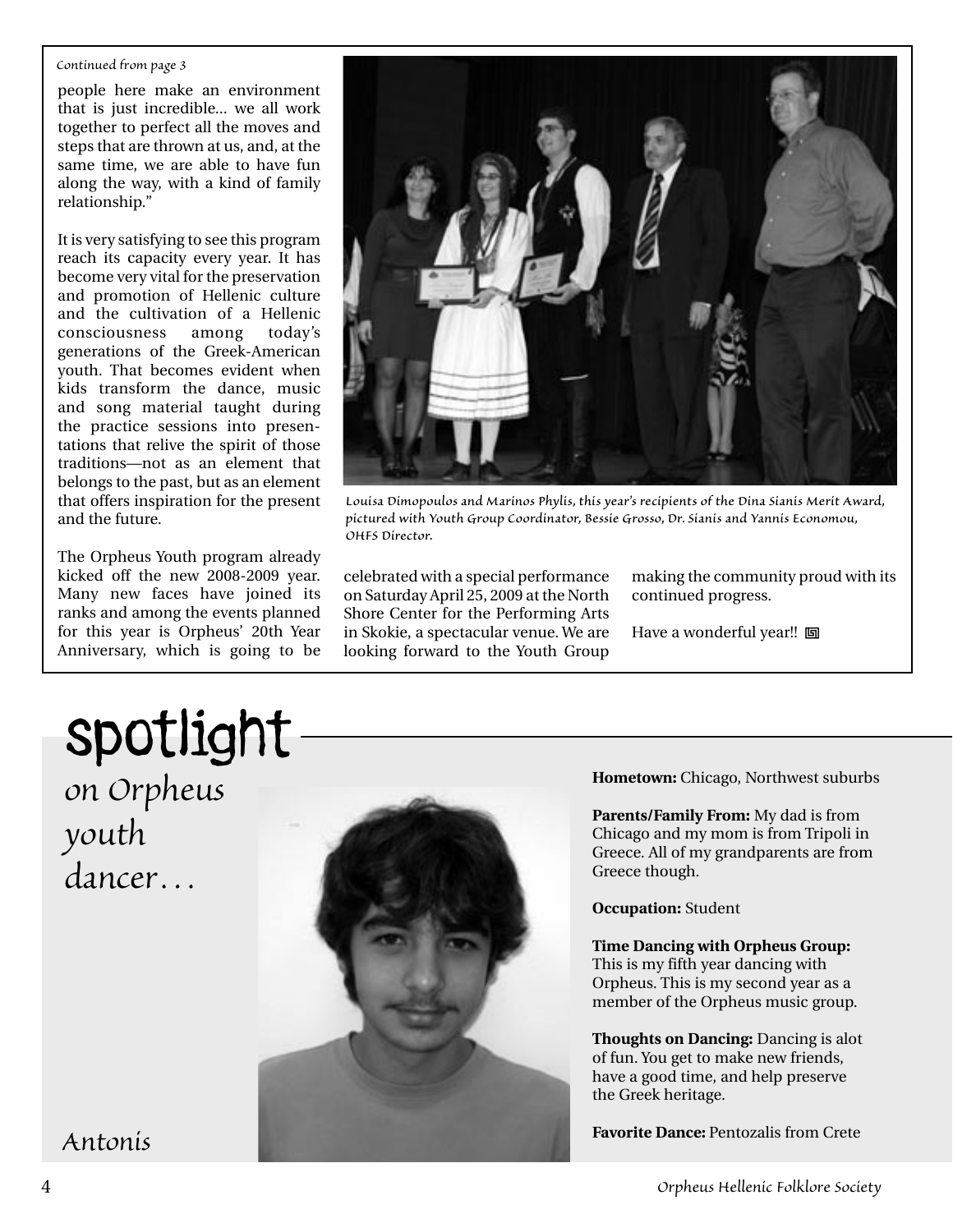### *Orpheus Hosts Anna Mavrou Workshops*

In May, the Orpheus Hellenic Folklore Society had the pleasure of welcoming Lykeio of Ellinidon Dance Group instructor, Anna Mavrou to Chicago. OHFS first met Anna while visiting Kalamata, Greece in the summer of 2007. While in Kalamata, Anna was graciously able to arrange some workshop sessions for Orpheus youth and adult members, while she was in the midst of preparing for a major performance with the Lykeio group. In these workshop sessions, Anna demonstrated dances from the Peloponnese region as well as some material from the island of Kalymnos. In an effort to make the workshop sessions even more authentic and effective, Anna brought with her a traditional bridal costume from Kalymnos, and adult group member Jaime was lucky enough to model it for the rest of the OHFS members.

"Our collaboration with the Lykeio Chapter in Kalamata and their dance instructors during the dance workshops, dinners, and casual dancing felt like being with long lost friends who shared the same passion for Hellenic



*Orpheus adult group members practicing some songs and dances from Kalymnos with guest instructor Anna Mavrou (far left).* 

culture. It was a warm partnership where both benefited in meaningful ways", said Yannis Economou. Several months later, OHFS was able to rekindle that friendship, this time at the practice facility in Northbrook.

Originally from Kalymnos, Anna demonstrated songs and dances from this island as well as other islands of the Dodecanese to several OHFS adult members, during her visit. With her remarkably unique and beautiful voice, Anna presented two traditional songs from Kalymnos: Giala and Thimariotikos. Some of the

dances Anna shared with the troupe were Issos, Sousta, Thimariotikos, Zerbodexos and the lively Ntirlantanta. No doubt, some of the material proved to be quite challenging, but Orpheus is working diligently to master these dances and present some of them in various performances, as well as the upcoming 20th Anniversary event in April of 2009 (visit www.ohfs.org for more information on the event). Orpheus thanks Anna Mavrou for sharing with us her vast knowledge of Greek songs, dances and traditions and looks forward to a continued friendship and collaboration. 回

**Most Vivid OHFS Memory:** My most vivid and favorite memory is the Vasilopita event last year. Everybody had so much fun and when it was time to go, I didn't want to leave.

#### **Favorite Greek Dish:** Lamb

**Favorite Place in Greece:** Prosimni (village near Argos). I spend my summer vacations there. I have alot of friends there and alot of fond memories.

**Hobbies/Sports/Other Interests:** I am currently on my school's soccer team and in my free time I play the clarinet.

**Nobody knows I:** I am a chanter at church. I've been taking Byzantine music lessons for five years. I've received my first level degree in Greece for Byzantine music and hope to get the next level this summer.

**Best childhood memory:** My best childhood memory is when my family went on a trip to Hawaii.

**Someone I'd like to meet:** I wish I could go back in time to meet my great-grandparents that are not alive.

**Favorite building/spot in Chicago:** My favorite spot is along the lakefront.

**I'm currently looking for/forward to:** Driving! I'll be sixteen in 2 years.

**Prized possession:** My collection of model cars.

**Where I heard about Orpheus Dance Troupe:** The first time I heard about it was when my parents were talking about it one day. I told them it sounded like fun and they said they would enroll me.  $\Box$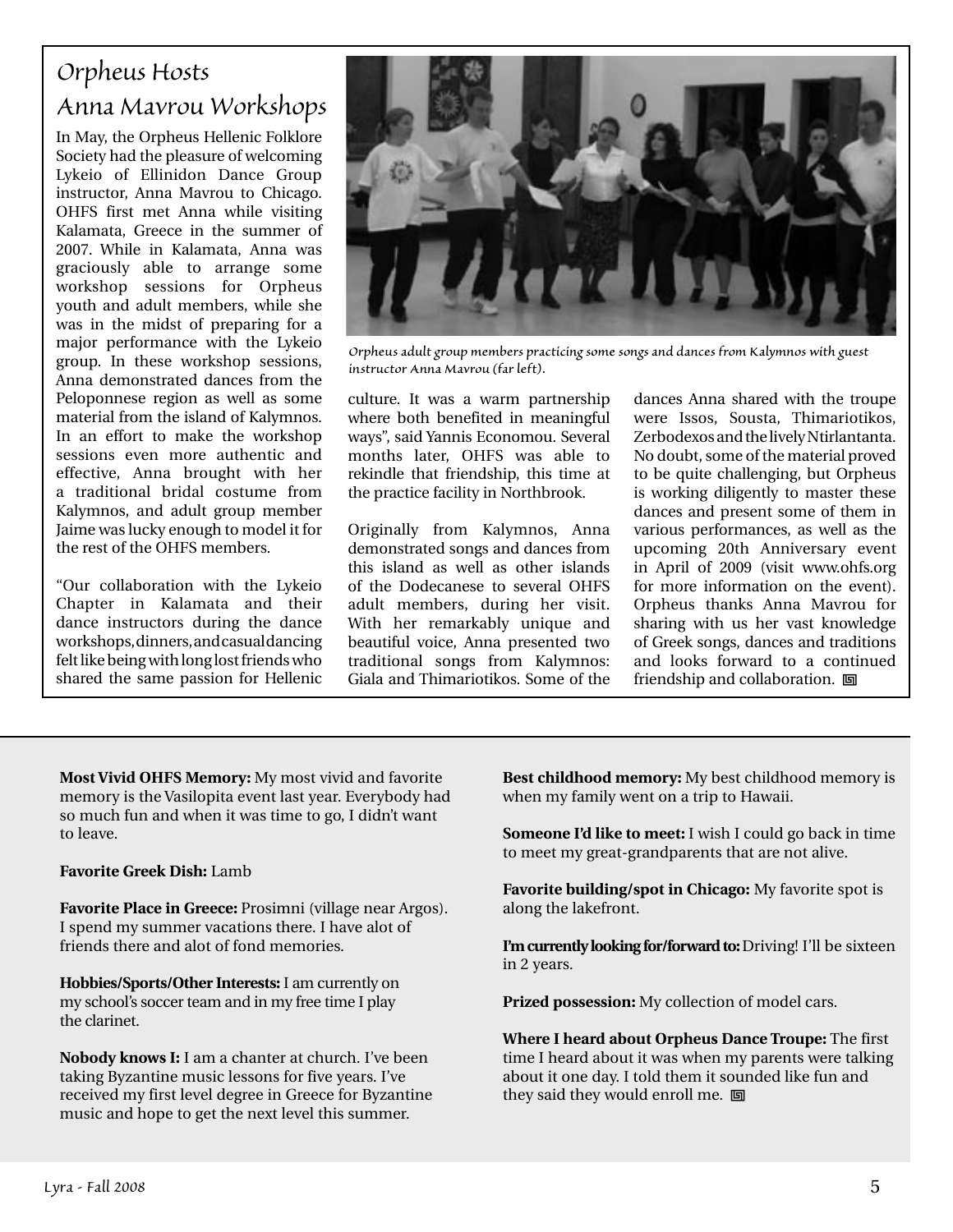## *Good Friends + Cold Frappe + Greece Perfect Summer*

By Bessie Grosso

So you think you've seen it all? I thought so, until I visited the Herodio Theater in Athens, Greece this past summer. The theater is, in my opinion, one, if not the most, impressive and significant theaters in the world—nothing measures up to it or compares!

While in Greece, my daughter Catherine and I attended one of the events of the Athens Festival that featured the Lyceum of Ellinidon of Athens folk dance group. It was definitely a night to remember, full of drums, toubelekia and rhythm. The theater is part of the Acropolis, with an incredible view of the Parthenon behind you. We had the chance to attend a practice session at a nearby school and catch up with our dance friends of many years, Hara Deligiannis and her son Rafael. Hara, one of the directors of the Lyceum, and Rafael treated us to a special coffee reunion as we updated each other with the latest news in our lives. On July 17, the day of the general dress rehearsal, special guest passes were

waiting for Catherine and me outside the Herodio Theater. One of our favorite friends, Panayis, greeted us with a big hug, and, of course, we took a picture with him in the theater. Panayis is a member of the Lyceum of Ellinidon of Athens as well as an Orpheus alumnus!

The next day, it was performance day. It was in the mid 80s with no breeze, but we were treated to a show that took our breath away. Walking to this theater, one feels the presence of thousands of years of past performers and guests, and here we were, sharing in the experience. We sat 4th row center in a sold out performance. The evening started with the entire cast of performers focusing on rhythms. The daouli, a large drum that is hit with a large stick on one side and a smaller one in the other hand, starts the program with a "boom boom boom" beat, followed by an army of toubelekia. Then the lights turned on, revealing women holding shot glasses and clanking them to the beat, accompanied by the sounds of the defi in many different sizes. Soon, the song, *"Ena Nero Kira Vaggelio"* began resonating in the theater. The costumes were just exquisite and the music was outstanding. Wow—what a magnificent performance! Afterwards, it was out to dinner with our friends, Anna, Pavlo, Roula, and Vasiliki, from Kalamata. We met Anna for the first time in the



*Herod Theater, Athens Festival 2008: The Lykeio of Athens Folk Dance Troupe at the conclusion of its performance. At the center is Lefteris Drandakis, the group's artistic director*

summer of 2007 when Orpheus performed in Kalamata. Earlier this year, Orpheus had the pleasure of reuniting with Anna in Chicago as she was invited to be a guest instructor and lead a few workshops for Orpheus members. I would like to thank Anna and her husband Pavlo for showing us an amazing time this past summer.

Kalamata was very different this year. I felt Orpheus' presence from last year and everyone there was still amazed at our performance. Angeliki Mitrou, City of Kalamata Manager of Cultural Affairs Department (DEPAK), took time out of her busy day to sit down with me as we exchanged our thoughts and reflections about last summer. Then she and I were off to see the Mayor of Kalamata, Mr. Panayiotis Nikas, who graciously made time to see us and sent his best to all of us back in Chicago. As we reminisced about Orpheus' 2007 visit to Kalamata, the Mayor commented, "You are always welcome in Kalamata and we look forward to your group coming again and showing us the love and spirit of the Greeks in the US!"

How do you go back to Finikounda, after going there with over 200 people, and not feel like there is something missing? The townspeople remembered me from our trip last year, and it was free coffees wherever I went, not to mention everyone thanking me for coming. I heard the same questions and comments from everyone: "Where are all of those beautiful dancers?", "You were the biggest and best event that has ever taken place here!", "Please come again!" I was able to enjoy some down-time with friends and relatives at the beach, particularly my cousins, Aggy and Effie. We enjoyed a beautiful dinner next to the famous Kastro in Methoni, one of our tour destinations from last year. We also dropped in on the Mayor of Methoni, Mr. Michelis, and gave him a small token of our appreciation for his hospitality and warm welcome during Orpheus' 2007 trip. Everywhere I went I kept remembering last summer and still thinking how great it was.  $\Box$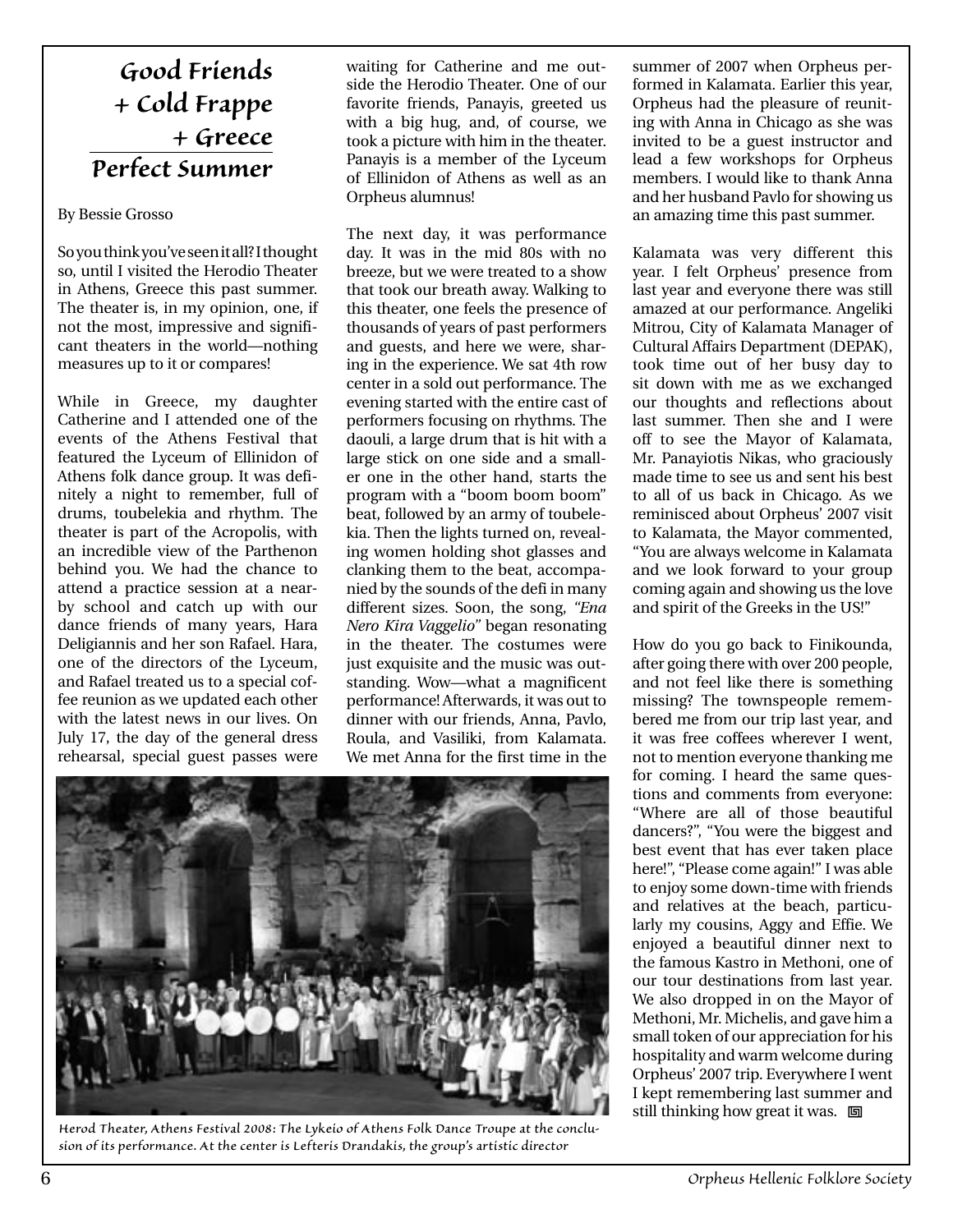

*Orpheus participated in the season opener of 'Tiny Great Performances' at the DuPage Children's Museum, which introduces young children to the magic of live performances. Pictured here, Ethel encourages two eager little dancers.*



*Orpheus members helped man the phones for Chicago's PBS station, Channel 11, during the show 'Journey: Greek American Dream'.*



*During Memorial Day weekend, the Orpheus dance group re-visited the community of the Assumption Church in St. Louis during their Greek Festival. A visit to St. Louis would not be complete without a visit to the Gateway Arch.*



*Savina Yannatou, accompanied by members of Primavera en Salonico, performed at the Old Town School of Folk Music during the 2008 Chicago World Music Festival. Kostas, Bessie and Yannis with Savina after the concert.*



*Elpida, Tina, Katerina and Andonis were some of the performers at the Parthenon Restaurant's 40th Anniversary celebration.*



*Orpheus members gather for a group picture, with the Sears Tower as a background, at this year's Greektown Festival.*